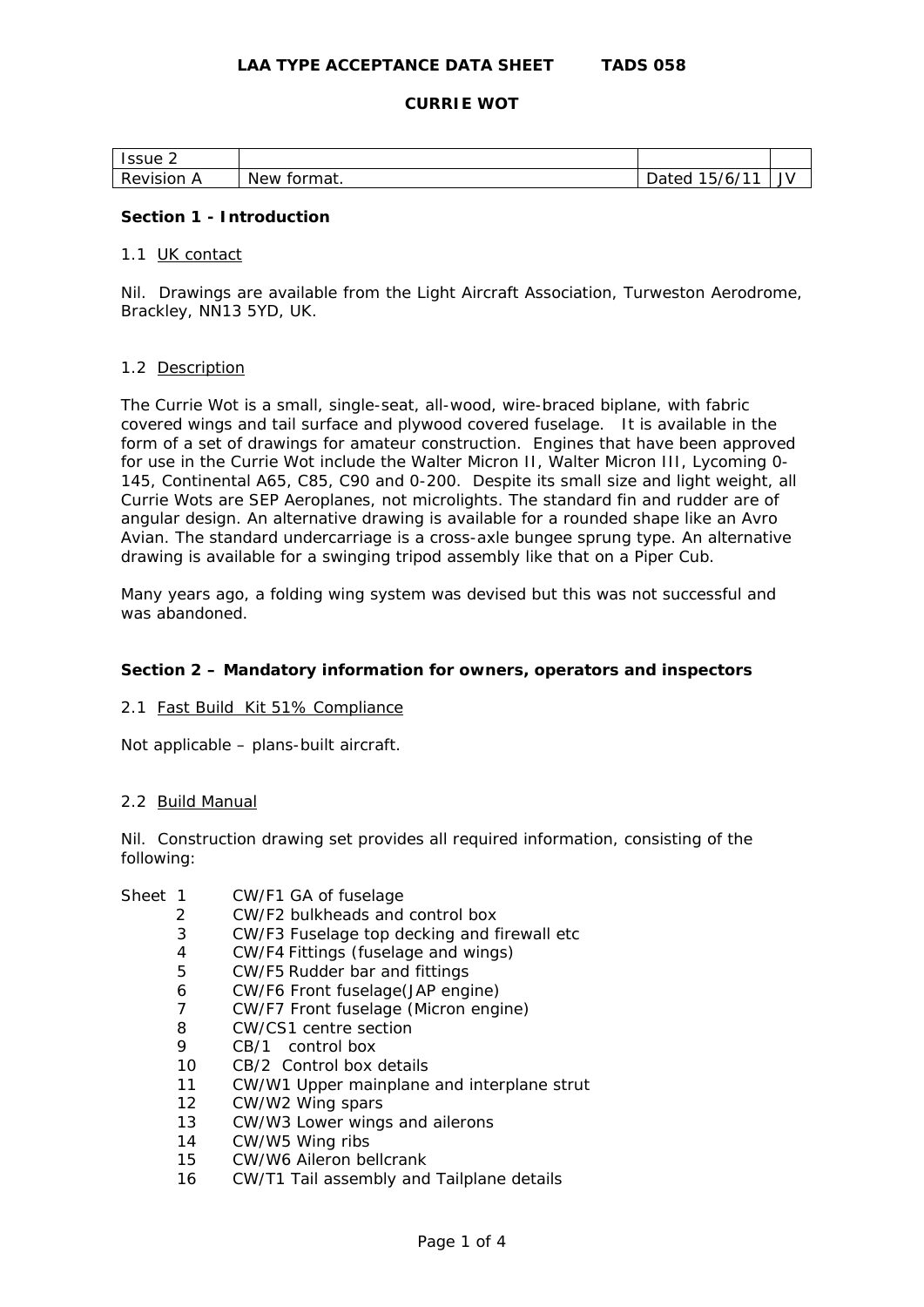#### **CURRIE WOT**

- 17 CW/T2 Fin, rudder and elevator
- 18 CB/1/2 Elevator control stops (later addition)
- 19 CW/1A General arrangement
- 20 CW/T3 Elevator joiner
- 21 CW/I1 undercarriage
- 22 Fuselage Assembly Sequence

### 2.3 Build Inspections

Build inspection schedule 'wooden biplane'.

Inspector approval codes A-A or A-W. Inspector signing off final inspection also requires 'first flight' endorsement.

## 2.4 Flight Manual

Nil. An information pack available from LAA Engineering includes details of flying characteristics.

## 2.5 Mandatory Permit Directives

None applicable specifically to this aircraft type.

Also check the LAA website for MPDs that are non-type specific (TL2.22).

# 2.6 LAA Required Modifications (including LAA issued AILs, SBs, etc)

Nil.

# 2.7 Additional engine operating limitations to be placarded (or shown by instrument markings)

As applicable to engine type: refer to the engine manufacturer's latest documentation for the definitive parameter values.

# 2.8 Control surface deflections

TBD.

#### 2.9 Operating Limitations and Placards

(Note that the wording on an individual aircraft's Operating Limitations document takes precedence, if different.)

- 1. Maximum number of occupants authorised to be carried: One
- 2. The aircraft must be operated in compliance with the following operating limitations, which shall be displayed in the cockpit by means of placards or instrument markings: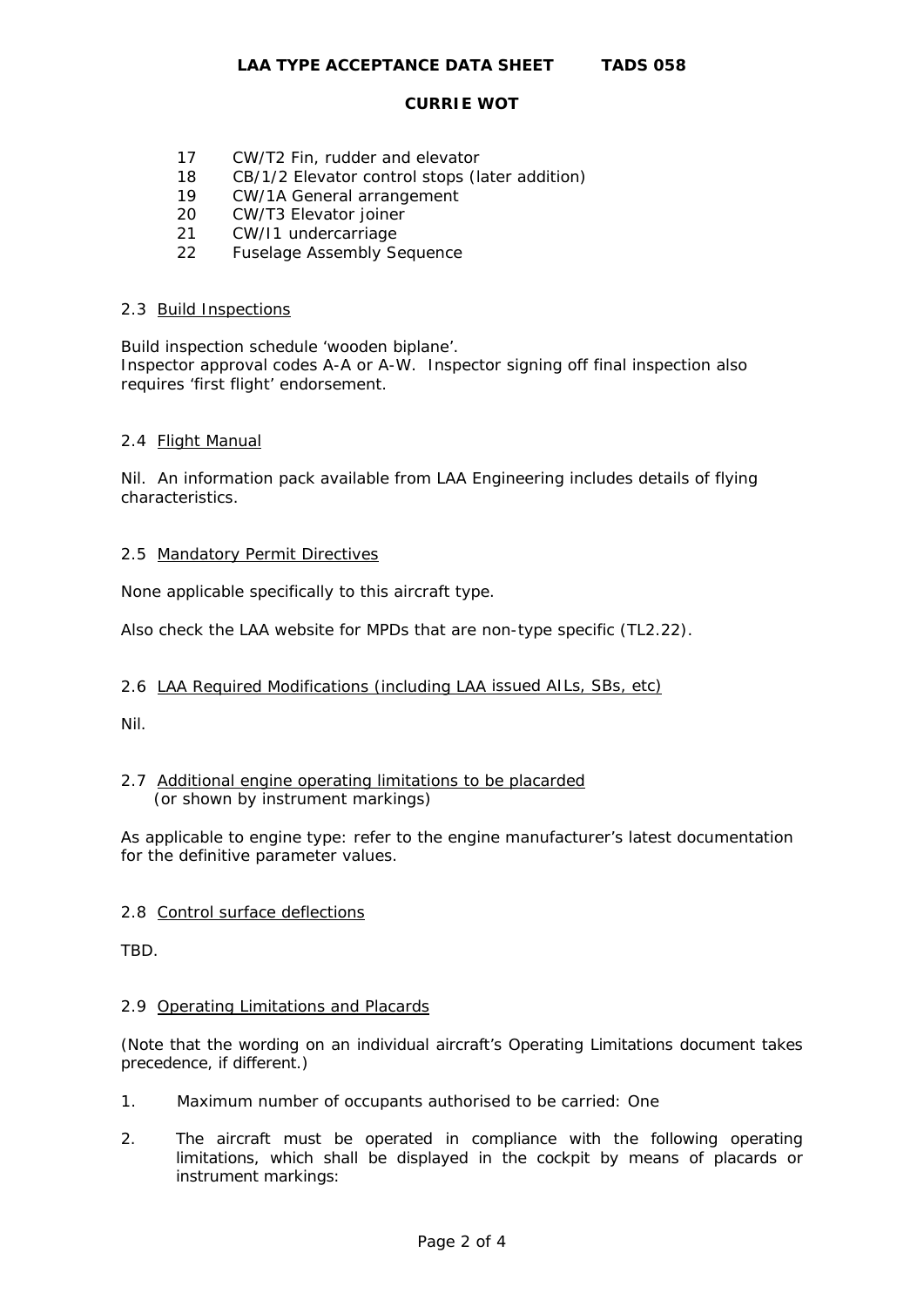#### **CURRIE WOT**

- 2.1 Aerobatic Limitations Aerobatic manoeuvres are permitted as follows: tight turns up to 2g, inside loops, rolls, stall turns, half loop and roll out. Intentional spinning is permitted.
- 2.2 Loading Limitations Maximum Total Weight Authorised: 408 kg (900 lb) CG Range: 12 inches to 15 inches aft of datum.\* Datum Point is: leading edge of the wing.
- 2.3 Engine Limitations Maximum Engine RPM: (as appropriate to the engine type)
- 2.4 Airspeed Limitations Maximum Indicated Airspeed: 140 mph
- 2.5 Other Limitations The aircraft shall be flown by day and under Visual Flight Rules only. Smoking in the aircraft is prohibited.

\* This range may be extended further forward to 8.0" AoD for heavier engined examples, subject to flight test results. In that case, the rear cg limit is also brought forward to suit individual aircraft, e.g. 8.0" to 11.6" AoD.

Additional Placards:

"Occupant Warning - This Aircraft has not been Certificated to an International Requirement"

A fireproof identification plate must be fitted to fuselage, engraved or stamped with aircraft's registration letters.

# 2.10 Maximum permitted empty weight

Fuel tank contents may vary slightly between examples so it is not possible to define a universal maximum empty weight. With full fuel tank, aircraft should be able to carry a pilot weighing 170 lb without exceeding max permitted gross weight.

# **Section 3 – Advice to owners, operators and inspectors**

#### 3.1 Maintenance Manual

Nil. In the absence of a manufacturer's schedule, recommend using LAMS schedule.

# 3.2 Standard Options

- Structural enhancements to allow aerobatics at up to 900 lb max gross weight
- Rounded shape fin/rudder similar to Avro Avian per G-AYMP
- Piper Cub style main undercarriage per G-AYMP
- Wider firewall to suit Continental type engine per G-PFAP
- Cantilever leaf tailspring per G-CWOT